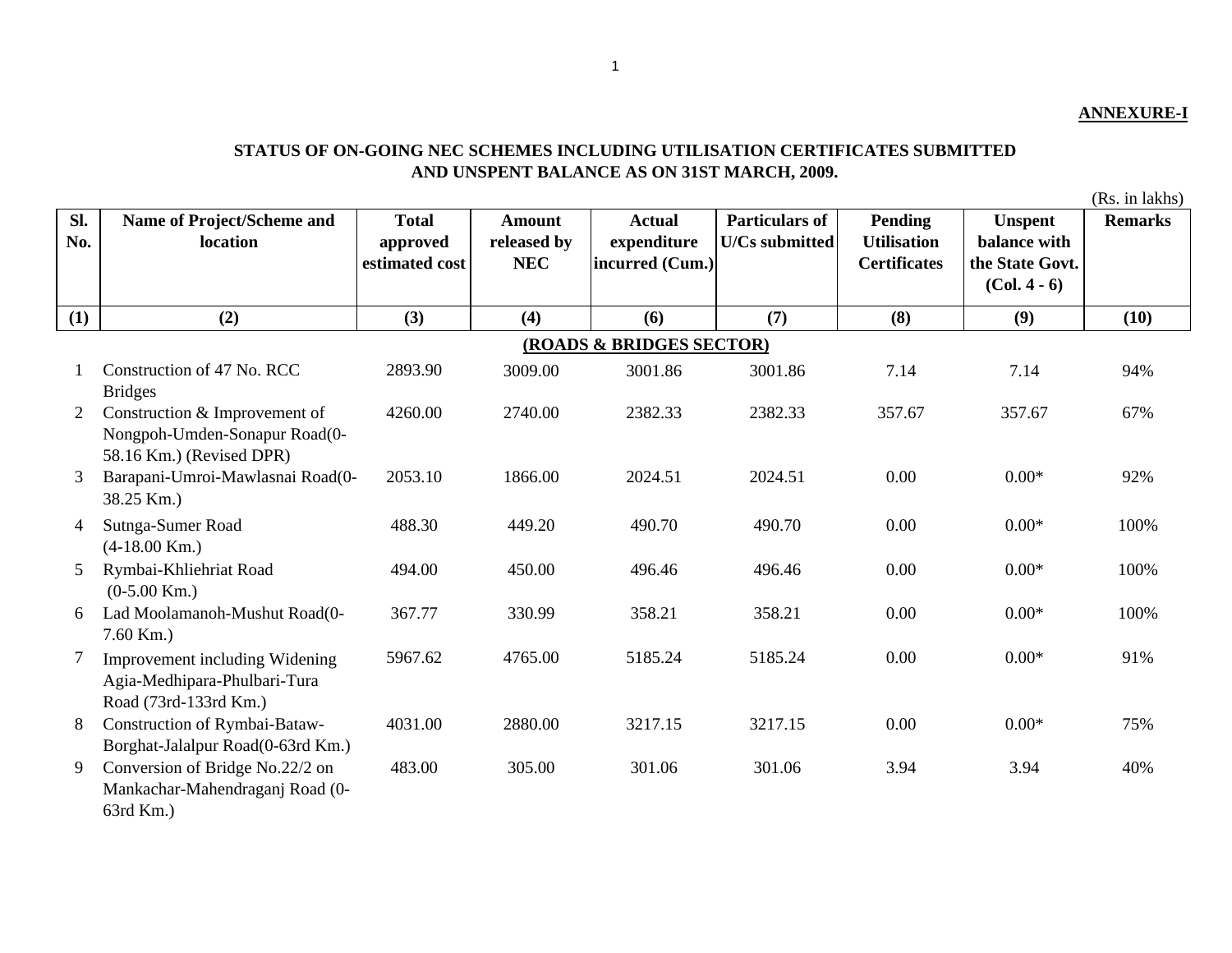| Sl.<br>No. | Name of Project/Scheme and<br>location                                                                            | <b>Total</b><br>approved<br>estimated cost | <b>Amount</b><br>released by<br><b>NEC</b> | <b>Actual</b><br>expenditure<br>incurred (Cum.) | <b>Particulars of</b><br><b>U/Cs submitted</b> | Pending<br><b>Utilisation</b><br><b>Certificates</b> | <b>Unspent</b><br>balance with<br>the State Govt. | <b>Remarks</b> |
|------------|-------------------------------------------------------------------------------------------------------------------|--------------------------------------------|--------------------------------------------|-------------------------------------------------|------------------------------------------------|------------------------------------------------------|---------------------------------------------------|----------------|
|            |                                                                                                                   |                                            |                                            |                                                 |                                                |                                                      | $(Col. 4 - 6)$                                    |                |
| (1)        | (2)                                                                                                               | (3)                                        | (4)                                        | (6)                                             | (7)                                            | (8)                                                  | (9)                                               | (10)           |
| 10         | Improvement/Upgradation of Cherra<br>Mawsmai-Shella Road (0-40 Km.)                                               | 3646.00                                    | 1543.00                                    | 1653.98                                         | 1653.98                                        | 0.00                                                 | $0.00*$                                           | 57%            |
| 11         | Survey & Investigation<br>(9th & 10th Plan Road Schemes)                                                          | 123.40                                     | 137.50                                     | 89.78                                           | 89.78                                          | 47.72                                                | 47.72                                             | 70%            |
| 12         | Survey & Investigation $(11th$ Plan<br>Road Schemes):                                                             | 150.00                                     | 135.00                                     | 68.28                                           | 68.28                                          | 66.72                                                | 66.72                                             | 50%            |
|            | i) Mrg-Ranigodown- Azra Road (85<br>km)<br>ii) Jowai-Khanduli-Baithalangsu<br>road $(55 \text{ km})$              |                                            |                                            |                                                 |                                                |                                                      |                                                   |                |
|            | iii) Balance portion of Rymbai-<br>Bataw-Jalalpur road (57km)                                                     |                                            |                                            |                                                 |                                                |                                                      |                                                   |                |
|            | iv) Balance portion of Agia-<br>Medhipara-Tura road (73km)<br>v) Mankachar-Mahendraganj road<br>$(30 \text{ km})$ |                                            |                                            |                                                 |                                                |                                                      |                                                   |                |
|            | <b>Total:</b>                                                                                                     | 24958.09                                   | 18610.69                                   | 19269.56                                        | 19269.56                                       | 483.19                                               | 483.19                                            |                |

(Rs. in lakhs)

2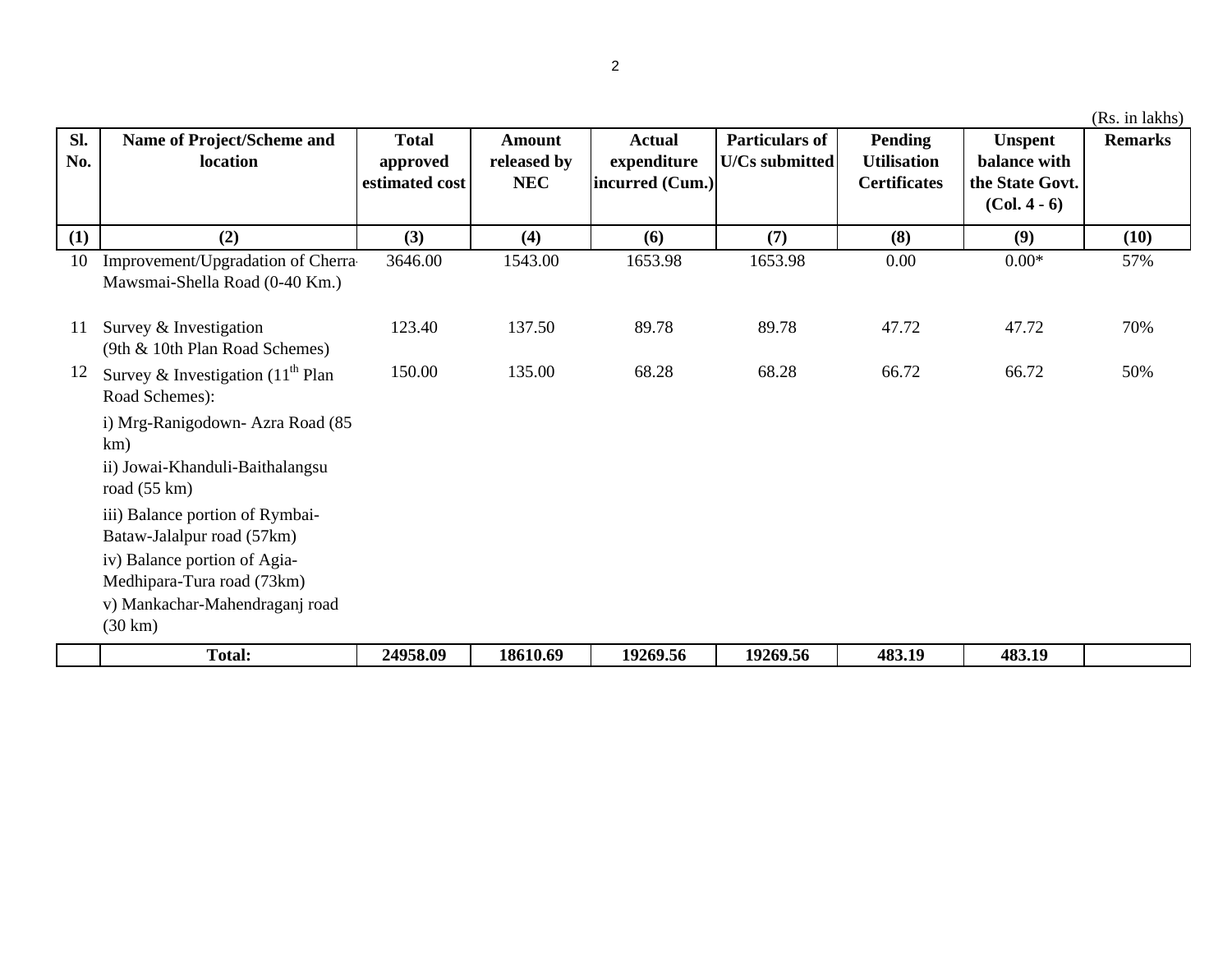|                |                                                                                         |                                            |                                            |                                                 |                                                |                                                      |                                                                     | (Rs. in lakhs) |  |  |
|----------------|-----------------------------------------------------------------------------------------|--------------------------------------------|--------------------------------------------|-------------------------------------------------|------------------------------------------------|------------------------------------------------------|---------------------------------------------------------------------|----------------|--|--|
| Sl.<br>No.     | Name of Project/Scheme and<br>location                                                  | <b>Total</b><br>approved<br>estimated cost | <b>Amount</b><br>released by<br><b>NEC</b> | <b>Actual</b><br>expenditure<br>incurred (Cum.) | <b>Particulars of</b><br><b>U/Cs submitted</b> | Pending<br><b>Utilisation</b><br><b>Certificates</b> | <b>Unspent</b><br>balance with<br>the State Govt.<br>$(Col. 4 - 6)$ | <b>Remarks</b> |  |  |
|                |                                                                                         |                                            |                                            |                                                 |                                                |                                                      |                                                                     |                |  |  |
| (1)            | (2)                                                                                     | (3)                                        | (4)                                        | (6)                                             | (7)                                            | (8)                                                  | (9)                                                                 | (10)           |  |  |
|                | (OTHER THAN ROADS & BRIDGES SECTOR)                                                     |                                            |                                            |                                                 |                                                |                                                      |                                                                     |                |  |  |
|                | (A) AGRICULTURE:                                                                        |                                            |                                            |                                                 |                                                |                                                      |                                                                     |                |  |  |
|                | Cultivation of Boro Paddy in Non-                                                       | 100.00                                     | 90.00                                      | 45.00                                           | 45.00                                          | 45.00                                                | 45.00                                                               |                |  |  |
|                | <b>Traditional Areas</b>                                                                |                                            |                                            |                                                 |                                                |                                                      |                                                                     |                |  |  |
|                | (B) HORTICULTURE:                                                                       |                                            |                                            |                                                 |                                                |                                                      |                                                                     |                |  |  |
| 1              | Citrus<br>Rejuvenation<br>$\&$<br>Development of Mandarin Oranges                       | 335.48                                     | 319.23                                     | 268.44                                          | 268.44                                         | 50.79                                                | 50.79                                                               |                |  |  |
|                | in Meghalaya                                                                            |                                            |                                            |                                                 | 288.68                                         | 0.00                                                 |                                                                     |                |  |  |
| $\overline{2}$ | Area expansion of Strawberry in<br>Meghalaya.                                           | 308.00                                     | 288.68                                     | 288.68                                          |                                                |                                                      | 0.00                                                                |                |  |  |
|                | A.H. & VETERINARY:                                                                      |                                            |                                            |                                                 |                                                |                                                      |                                                                     |                |  |  |
| (C)            |                                                                                         |                                            |                                            |                                                 |                                                |                                                      |                                                                     |                |  |  |
| 1              | for<br>Strengthening<br>Scheme<br>of<br>Regional Poultry Breeding Farm,<br>Kyrdemkulai. | 121.00                                     | 112.80                                     | 112.80                                          | 112.80                                         | 0.00                                                 | 0.00                                                                | Completed      |  |  |
| 2              | Central Hatchery and Poultry Farm,                                                      | 46.47                                      | 46.47                                      | 46.47                                           | 46.47                                          | 0.00                                                 | 0.00                                                                | Completed      |  |  |
|                | Umsning                                                                                 |                                            |                                            |                                                 |                                                |                                                      |                                                                     |                |  |  |
| 3              | Strengthening<br>of<br>Vocational<br>Training Centre, Kyrdemkulai.                      | 47.10                                      | 45.39                                      | 47.10                                           | 47.10                                          | 0.00                                                 | $0.00*$                                                             | Completed      |  |  |
| 4              | of<br>Strengthening<br>Vocational                                                       | 15.25                                      | 13.73                                      | 15.25                                           | 15.25                                          | 0.00                                                 | $0.00*$                                                             | Completed      |  |  |
|                | Training Centre, Rongkhon.                                                              |                                            |                                            |                                                 |                                                |                                                      |                                                                     |                |  |  |
|                | (D) FISHERIES:                                                                          |                                            |                                            |                                                 |                                                |                                                      |                                                                     |                |  |  |
| 1              | Construction of Fishery pond at                                                         | 1.44                                       | 0.90                                       | 0.00                                            | 0.00                                           | 0.90                                                 | 0.90                                                                |                |  |  |
|                | Mawkriah                                                                                |                                            |                                            |                                                 |                                                |                                                      |                                                                     |                |  |  |
| 2              | Integrated Fisheries Development                                                        | 98.00                                      | 88.20                                      | 88.20                                           | 25.00                                          | 63.20                                                | 0.00                                                                |                |  |  |
|                | Programme                                                                               |                                            |                                            |                                                 |                                                |                                                      |                                                                     |                |  |  |
| (E)            | <b>SPORTS &amp; YOUTH AFFAIRS:</b>                                                      |                                            |                                            |                                                 |                                                |                                                      |                                                                     |                |  |  |
|                | Construction of Gymnasium-cum-                                                          | 257.35                                     | 235.00                                     | 235.00                                          | 235.00                                         | 15.00                                                | 0.00                                                                |                |  |  |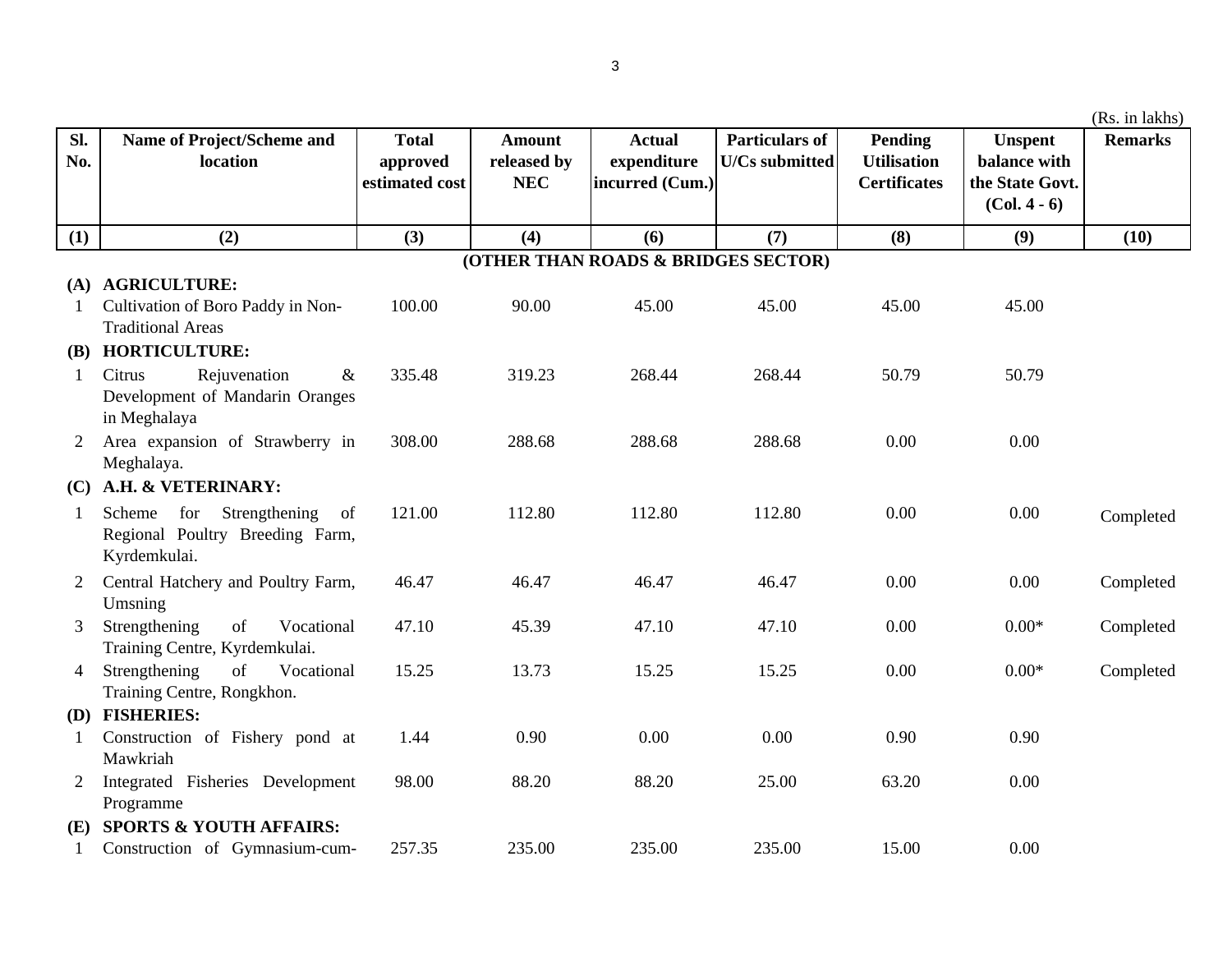|                |                                                                                       |                                            |                                            |                                                 |                                                |                                                      |                                                                     | (Rs. in lakhs) |
|----------------|---------------------------------------------------------------------------------------|--------------------------------------------|--------------------------------------------|-------------------------------------------------|------------------------------------------------|------------------------------------------------------|---------------------------------------------------------------------|----------------|
| Sl.<br>No.     | Name of Project/Scheme and<br>location                                                | <b>Total</b><br>approved<br>estimated cost | <b>Amount</b><br>released by<br><b>NEC</b> | <b>Actual</b><br>expenditure<br>incurred (Cum.) | <b>Particulars of</b><br><b>U/Cs submitted</b> | Pending<br><b>Utilisation</b><br><b>Certificates</b> | <b>Unspent</b><br>balance with<br>the State Govt.<br>$(Col. 4 - 6)$ | <b>Remarks</b> |
| (1)            | (2)                                                                                   | (3)                                        | (4)                                        | (6)                                             | (7)                                            | (8)                                                  | (9)                                                                 | (10)           |
|                | Indoor Sports Hall at JNS Complex.                                                    |                                            |                                            |                                                 |                                                |                                                      |                                                                     |                |
| 2              | Construction of 100 playgrounds in<br>Rural Areas/Schools.                            | 100.00                                     | 100.00                                     | 0.00                                            | 0.00                                           | 100.00                                               | 100.00                                                              |                |
|                | (F) FORESTS & ENVIRONMENT:                                                            |                                            |                                            |                                                 |                                                |                                                      |                                                                     |                |
| $\mathbf{1}$   | Community-Based Eco-Tourism for<br>the Mawphlang Sacred Groves.                       | 15.00                                      | 13.50                                      | 6.75                                            | 6.75                                           | 6.75                                                 | 6.75                                                                |                |
| $\overline{2}$ | Development of Bamboo Sector<br>including Resource Mapping &<br>Inventory and Bamboo. | 50.00                                      | 50.00                                      | 39.89                                           | 0.00                                           | 50.00                                                | 10.11                                                               |                |
|                | (G) INFORMATION TECHNOLOGY:                                                           |                                            |                                            |                                                 |                                                |                                                      |                                                                     |                |
| 1              | Establishment of Remote Sensing<br>GIS & Photogrammetry facilities.                   | 201.51                                     | 175.00                                     | 141.30                                          | 135.00                                         | 33.70                                                | 33.70                                                               |                |
| $\overline{2}$ | Development of e-Governance<br>infrastructure & applications.                         | 270.60                                     | 251.43                                     | 251.43                                          | 200.00                                         | 119.06                                               | 0.00                                                                |                |
| (H)            | <b>HEALTH &amp; FAMILY WELFARE:</b>                                                   |                                            |                                            |                                                 |                                                |                                                      |                                                                     |                |
| 1              | Financial support to J.N. Bawri<br>Nethralaya, Shillong.                              | 75.00                                      | 67.50                                      | 70.58                                           | 70.58                                          | 0.00                                                 | $0.00\mathrm{*}$                                                    | completed      |
| 2              | Accident<br>Trauma<br>Centre<br>at<br>Nongpoh.                                        | 150.00                                     | 140.00                                     | 100.00                                          | 100.00                                         | 40.00                                                | 40.00                                                               |                |
| 3              | Accident Trauma Centre at Tura                                                        | 80.00                                      | 72.00                                      | 35.00                                           | 35.00                                          | 37.00                                                | 37.00                                                               |                |
| 4              | Accident Trauma Centre at Jowai                                                       | 80.00                                      | 72.00                                      | 35.00                                           | 35.00                                          | 37.00                                                | 37.00                                                               |                |
| (I)            | <b>SERICULTURE &amp; WEAVING:</b>                                                     |                                            |                                            |                                                 |                                                |                                                      |                                                                     |                |
| 1              | Integrated Development Muga Seed<br>Project.                                          | 224.00                                     | 112.00                                     | 112.00                                          | 112.00                                         | 0.00                                                 | 0.00                                                                |                |
| ( <b>J</b> )   | <b>EDUCATION:</b>                                                                     |                                            |                                            |                                                 |                                                |                                                      |                                                                     |                |
|                | Financial support to the Students of                                                  | <b>NA</b>                                  | 9.00                                       | 9.00                                            | 9.00                                           | 0.00                                                 | 0.00                                                                |                |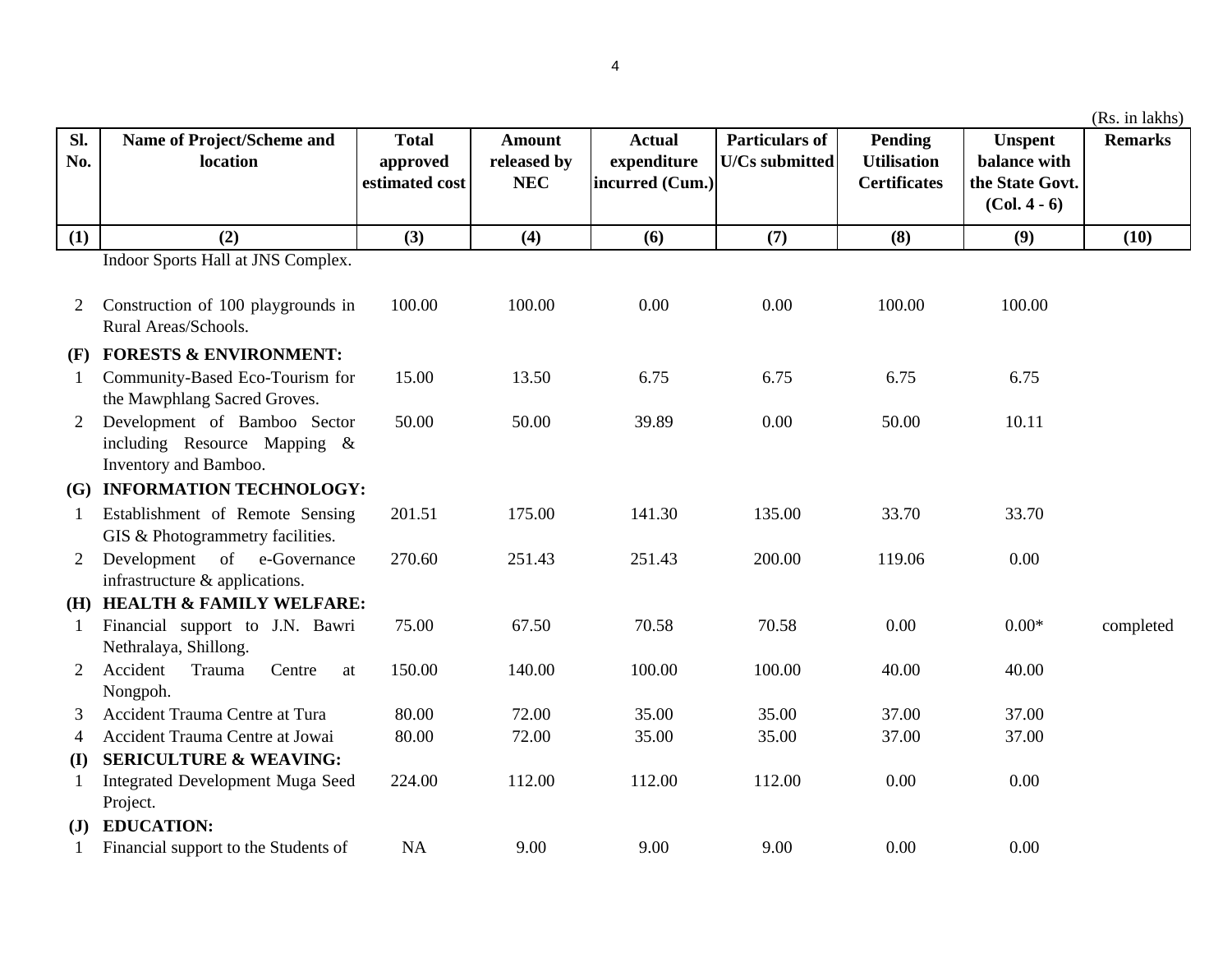| SI.<br>No.     | <b>Name of Project/Scheme and</b><br>location                                                                                       | <b>Total</b><br>approved<br>estimated cost | <b>Amount</b><br>released by<br><b>NEC</b> | <b>Actual</b><br>expenditure<br>incurred (Cum.) | <b>Particulars of</b><br><b>U/Cs submitted</b> | <b>Pending</b><br><b>Utilisation</b><br><b>Certificates</b> | <b>Unspent</b><br>balance with<br>the State Govt.<br>$(Col. 4 - 6)$ | <b>Remarks</b> |
|----------------|-------------------------------------------------------------------------------------------------------------------------------------|--------------------------------------------|--------------------------------------------|-------------------------------------------------|------------------------------------------------|-------------------------------------------------------------|---------------------------------------------------------------------|----------------|
| (1)            | (2)                                                                                                                                 | (3)                                        | (4)                                        | (6)                                             | (7)                                            | (8)                                                         | (9)                                                                 | (10)           |
|                | N.E. Region for Higher Professional<br>Courses (2005-06)                                                                            |                                            |                                            |                                                 |                                                |                                                             |                                                                     |                |
| 2              | Financial support to the Students of<br>N.E. Region for Higher Professional<br>Courses (2006-07).                                   | NA                                         | 16.20                                      | 16.20                                           | 16.20                                          | 0.00                                                        | 0.00                                                                |                |
| 3              | Financial support to the Students of<br>N.E. Region for Higher Professional<br>Courses (Additional).                                | NA                                         | 4.45                                       | 4.45                                            | 4.45                                           | 0.00                                                        | 0.00                                                                |                |
| $\overline{4}$ | Financial support to the Students of<br>N.E. Region for Higher Professional<br>Courses (2007-08).                                   | NA                                         | 20.00                                      | 20.00                                           | 20.00                                          | 0.00                                                        | 0.00                                                                |                |
| 5              | Financial support to the Students of<br>N.E. Region for Higher Professional<br>Courses (2008-09)                                    | NA                                         | 22.00                                      | 18.70                                           | 18.70                                          | 3.30                                                        | 3.30                                                                |                |
|                | (K) POWER:                                                                                                                          |                                            |                                            |                                                 |                                                |                                                             |                                                                     |                |
| $\mathbf{1}$   | Construction of $2^{nd}$ Circuit 132 KV<br>S/C Transmission line between<br>Stage-III & Stage-IV Power House.                       | 421.20                                     | 379.07                                     | 374.53                                          | 337.07                                         | 42.00                                                       | 42.00                                                               |                |
| 2              | Renovation & Modernisation of the<br>Protection System of Power Stations<br>& the 132 KV Grid Sub-Station of<br><b>MeSEB</b>        | 485.36                                     | 366.96                                     | 407.73                                          | 366.96                                         | 0.00                                                        | $0.00*$                                                             |                |
| $\mathfrak{Z}$ | Construction of the LILO 132 KV<br>D/C from Stage-IV to Sarusajai<br>Kms.)<br>line(4.08)<br>at<br>Umtru<br>Switchyard in Meghalaya. | 350.00                                     | 240.00                                     | 266.67                                          | 240.00                                         | 0.00                                                        | $0.00*$                                                             |                |
| 4              | Construction of 132 KV S/C                                                                                                          | 4332.00                                    | 2518.24                                    | 1200.00                                         | 1080.00                                        | 1438.24                                                     | 1438.24                                                             |                |

(Rs. in lakhs)

5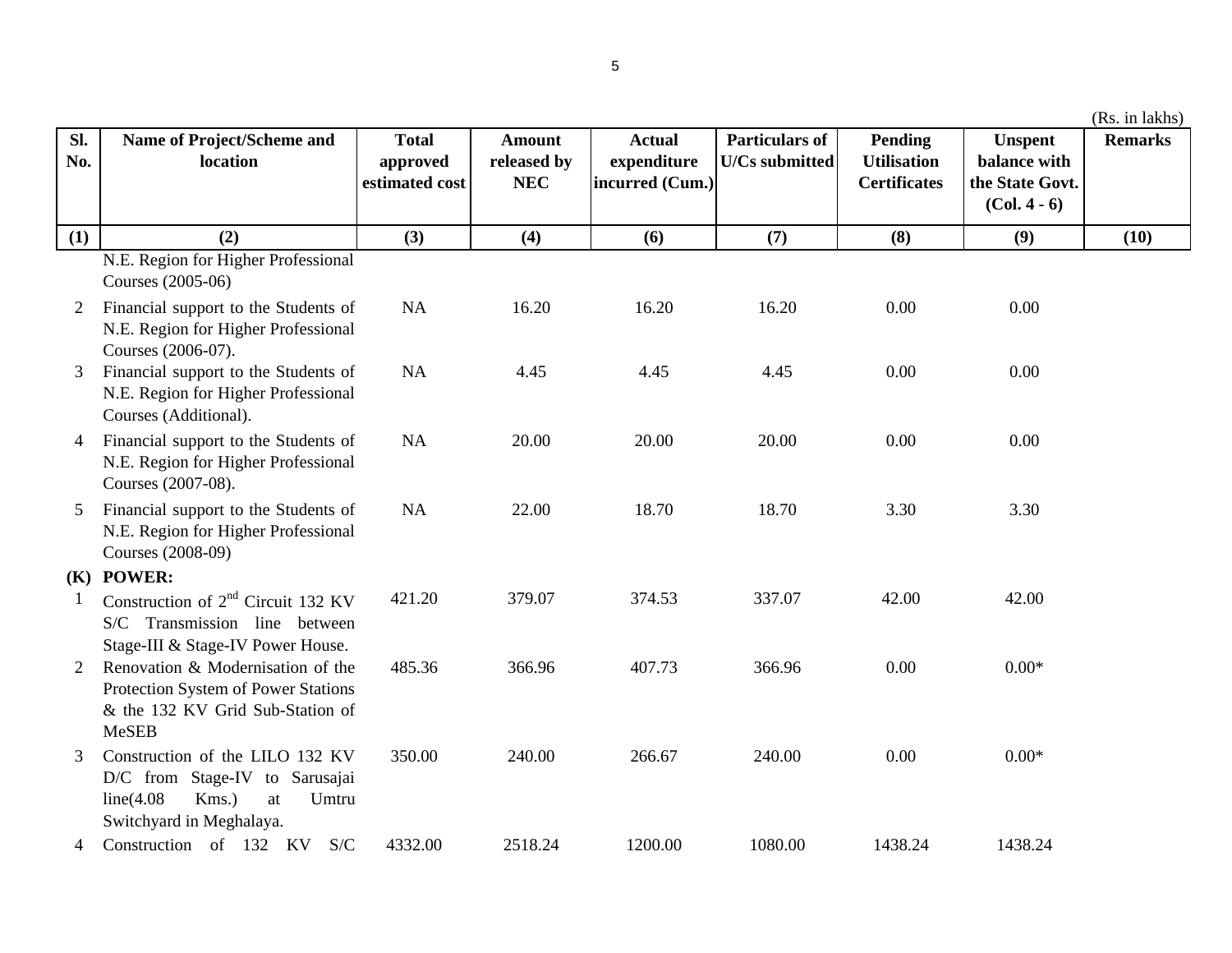| SI.<br>No. | Name of Project/Scheme and<br>location                                                                           | <b>Total</b><br>approved<br>estimated cost | <b>Amount</b><br>released by<br><b>NEC</b> | <b>Actual</b><br>expenditure<br>incurred (Cum.) | <b>Particulars of</b><br><b>U/Cs</b> submitted | <b>Pending</b><br><b>Utilisation</b><br><b>Certificates</b> | <b>Unspent</b><br>balance with<br>the State Govt.<br>$(Col. 4 - 6)$ | <b>Remarks</b> |
|------------|------------------------------------------------------------------------------------------------------------------|--------------------------------------------|--------------------------------------------|-------------------------------------------------|------------------------------------------------|-------------------------------------------------------------|---------------------------------------------------------------------|----------------|
| (1)        | (2)                                                                                                              | (3)                                        | (4)                                        | (6)                                             | (7)                                            | (8)                                                         | (9)                                                                 | (10)           |
|            | Transmission<br>Line<br>Double<br>on<br>Circuit Tower from Agia (Assam)<br>to Nangalbibra (Meghalaya) 110<br>Km. |                                            |                                            |                                                 |                                                |                                                             |                                                                     |                |
| 5          | Installation of Capacitor Bank at 33<br>KV Umtru Switchyard & 132 KV<br>E.P.I.P-I at Byrnihat.                   | 310.29                                     | 200.00                                     | 100.00                                          | 100.00                                         | 100.00                                                      | 100.00                                                              |                |
| 6          | Construction of 132 KV LILO of<br>Sumer-Nehu Line at 132/33 KV,<br>2X20 MVA Sub-Station at Umiam.                | 494.00                                     | 250.00                                     | 0.00                                            | 0.00                                           | 250.00                                                      | 250.00                                                              |                |
| 7          | Construction of 132/33 KV, 2X20<br>MVA Sub-Station<br>at Umiam,<br>Meghalaya                                     | 479.72                                     | 80.00                                      | 0.00                                            | 0.00                                           | 80.00                                                       | 80.00                                                               |                |
| 8          | Construction of Lakroh Mini Hydel<br>Project (1x1500 KW), Jaintia Hills                                          | 500.00                                     | 187.00                                     | 187.00                                          | 0.00                                           | 187.00                                                      | 187.00                                                              |                |
| 9          | Survey & Investigation of Myntdu-<br>Leshka H.E.P.(Stage-II) (60 MW)                                             | 293.75                                     | 115.00                                     | 95.00                                           | 95.00                                          | 20.00                                                       | 20.00                                                               |                |
|            | 10 Survey & Investigation of Umngot<br>H.E.P.(Stage-I) $(2 \times 75 \text{ MW})$                                | 430.78                                     | 130.00                                     | 100.00                                          | 100.00                                         | 30.00                                                       | 30.00                                                               |                |
| 11         | Survey & Investigation of Selim<br>HEP (Stage-I)(2 x 85 MW), Jaintia<br>Hills.                                   | 450.00                                     | 100.00                                     | 0.00                                            | 0.00                                           | 100.00                                                      | 100.00                                                              |                |

12 Survey & Investigation of Ganol  $211.00$   $40.00$   $0.00$   $0.00$   $0.00$   $40.00$   $40.00$ 13 Survey & Investigation of Mawblei 472.00 20.00 0.00 0.00 0.00 20.00 20.00 20.00 H.E.P.(Stage-II)(3x5 MW). H.E.P.(2x70=140 MW), West Khasi

**Sl. No.**

6

(Rs. in lakhs)

40.00

20.00